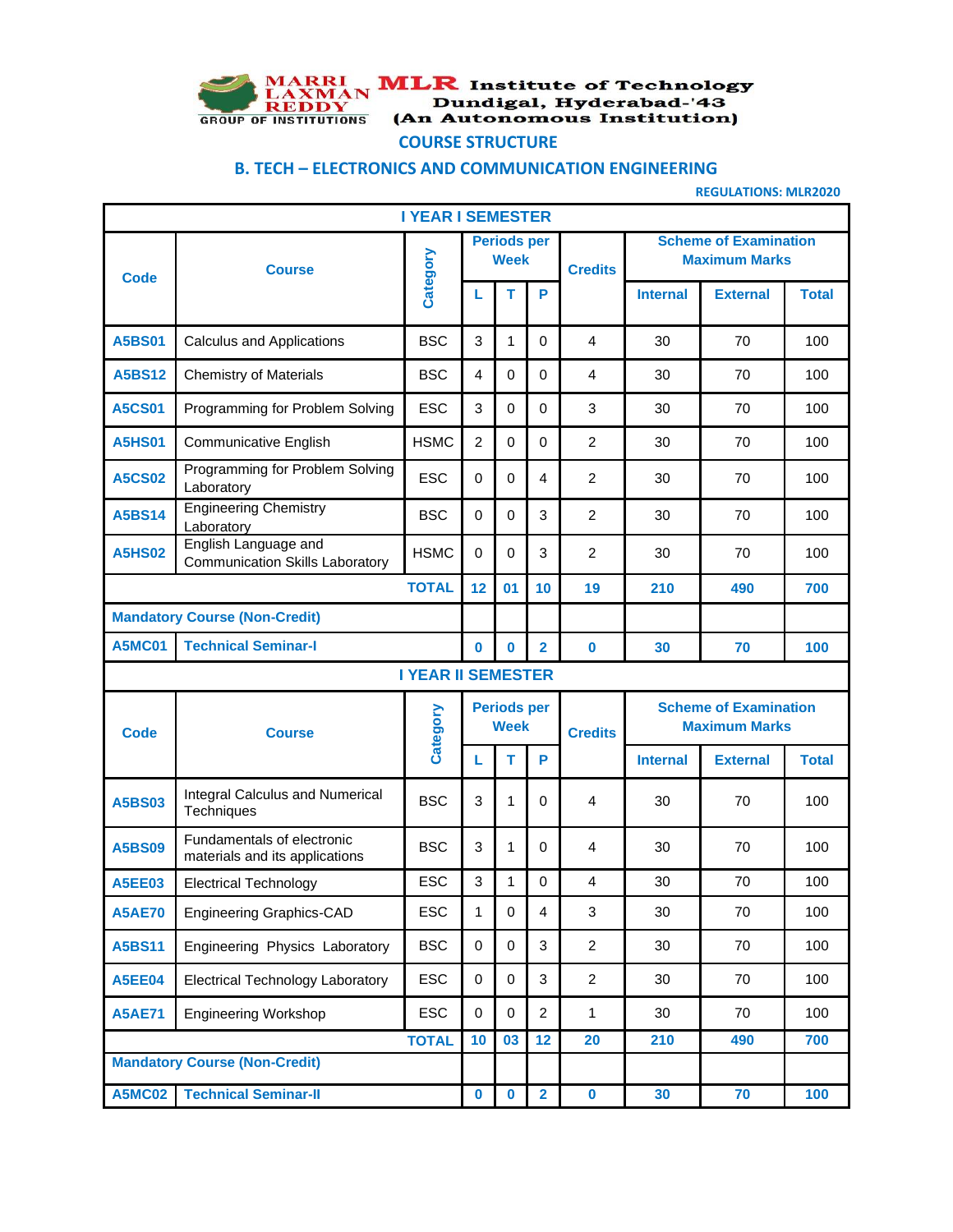| <b>II YEAR I SEMESTER</b>            |                                                |              |                                   |                                   |              |                |                                                      |                 |              |
|--------------------------------------|------------------------------------------------|--------------|-----------------------------------|-----------------------------------|--------------|----------------|------------------------------------------------------|-----------------|--------------|
|                                      |                                                |              |                                   | <b>Periods per</b><br><b>Week</b> |              |                | <b>Scheme of Examination</b><br><b>Maximum Marks</b> |                 |              |
| Code                                 | <b>Course</b>                                  | Category     | L                                 | т                                 | P            | <b>Credits</b> | <b>Internal</b>                                      | <b>External</b> | Total        |
| <b>A5EC02</b>                        | <b>Electronic Devices and circuits</b>         | <b>ESC</b>   | 3                                 | $\mathbf 0$                       | $\mathbf 0$  | 3              | 30                                                   | 70              | 100          |
| <b>A5EC03</b>                        | Digital Logic Design                           | <b>PCC</b>   | 3                                 | $\Omega$                          | $\Omega$     | 3              | 30                                                   | 70              | 100          |
| <b>A5EC04</b>                        | Signals and Systems                            | <b>PCC</b>   | 3                                 | 1                                 | $\mathbf 0$  | 4              | 30                                                   | 70              | 100          |
| <b>A5IT03</b>                        | Python Programming                             | <b>ESC</b>   | 3                                 | $\Omega$                          | $\Omega$     | 3              | 30                                                   | 70              | 100          |
| <b>A5EC05</b>                        | Probability Theory and Stochastic<br>Processes | <b>ESC</b>   | 3                                 | $\Omega$                          | $\Omega$     | 3              | 30                                                   | 70              | 100          |
| <b>A5EC06</b>                        | Internet of Things Lab                         | <b>ESC</b>   | 0                                 | 0                                 | 3            | $\overline{c}$ | 30                                                   | 70              | 100          |
| <b>A5EC07</b>                        | Electronics Devices and Digital logic Lab      | <b>ESC</b>   | 0                                 | 0                                 | 3            | $\overline{2}$ | 30                                                   | 70              | 100          |
| <b>A5EC08</b>                        | <b>Basic Simulation Lab</b>                    | <b>BSC</b>   | $\mathbf 0$                       | $\mathbf 0$                       | 3            | $\overline{c}$ | 30                                                   | 70              | 100          |
| <b>TOTAL</b>                         |                                                |              |                                   | 1                                 | $\mathbf{9}$ | 22             | 240                                                  | 560             | 800          |
| <b>Mandatory Course (Non-Credit)</b> |                                                |              |                                   |                                   |              |                |                                                      |                 |              |
| <b>A5HS03</b>                        | Gender sensitization                           |              | $\overline{2}$                    | $\bf{0}$                          | $\bf{0}$     | ä,             | 30                                                   | 70              | 100          |
|                                      |                                                |              |                                   |                                   |              |                |                                                      |                 |              |
|                                      | <b>II YEAR II SEMESTER</b>                     |              |                                   |                                   |              |                |                                                      |                 |              |
|                                      |                                                |              | <b>Periods per</b><br><b>Week</b> |                                   |              |                | <b>Scheme of Examination</b><br><b>Maximum Marks</b> |                 |              |
| <b>Code</b>                          | <b>Course</b>                                  | Category     | L                                 | т                                 | P            | <b>Credits</b> | <b>Internal</b>                                      | <b>External</b> | <b>Total</b> |
| <b>A5CS03</b>                        | Data Structures                                | <b>ESC</b>   | 3                                 | 0                                 | $\Omega$     | 3              | 30                                                   | 70              | 100          |
| <b>A5EC09</b>                        | Analog and Digital Communication               | <b>PCC</b>   | 3                                 | 0                                 | $\Omega$     | 3              | 30                                                   | 70              | 100          |
| <b>A5EC10</b>                        | <b>Analog Circuits</b>                         | <b>PCC</b>   | 3                                 | 0                                 | 0            | 3              | 30                                                   | 70              | 100          |
| <b>A5BS07</b>                        | Vector Calculus And Complex Analysis           | ESC          | 3                                 | 0                                 | $\pmb{0}$    | 3              | 30                                                   | 70              | 100          |
| <b>A5EC11</b>                        | Electromagnetic and Transmission Lines         | <b>PCC</b>   | 3                                 | $\Omega$                          | $\mathbf 0$  | 3              | 30                                                   | 70              | 100          |
| <b>A5EC12</b>                        | Analog Circuits Lab                            | <b>PCC</b>   | $\pmb{0}$                         | $\Omega$                          | 3            | $\overline{c}$ | 30                                                   | 70              | 100          |
| <b>A5CS04</b>                        | Data Structures Lab                            | <b>ESC</b>   | $\pmb{0}$                         | $\mathsf 0$                       | 3            | $\overline{a}$ | 30                                                   | 70              | 100          |
| <b>A5EC13</b>                        | Analog and Digital Communications Lab          | <b>PCC</b>   | $\pmb{0}$                         | $\mathbf 0$                       | 3            | $\overline{2}$ | 30                                                   | 70              | 100          |
|                                      |                                                | <b>TOTAL</b> | 15                                | $\bf{0}$                          | $\mathbf{9}$ | 21             | 240                                                  | 560             | 800          |
|                                      | <b>Mandatory Course (Non-Credit)</b>           |              |                                   |                                   |              |                |                                                      |                 |              |
| <b>A5MC01</b>                        | <b>Environmental Science</b>                   |              | $\overline{\mathbf{3}}$           | $\mathbf 0$                       | $\pmb{0}$    | ۰              | 30                                                   | 70              | 100          |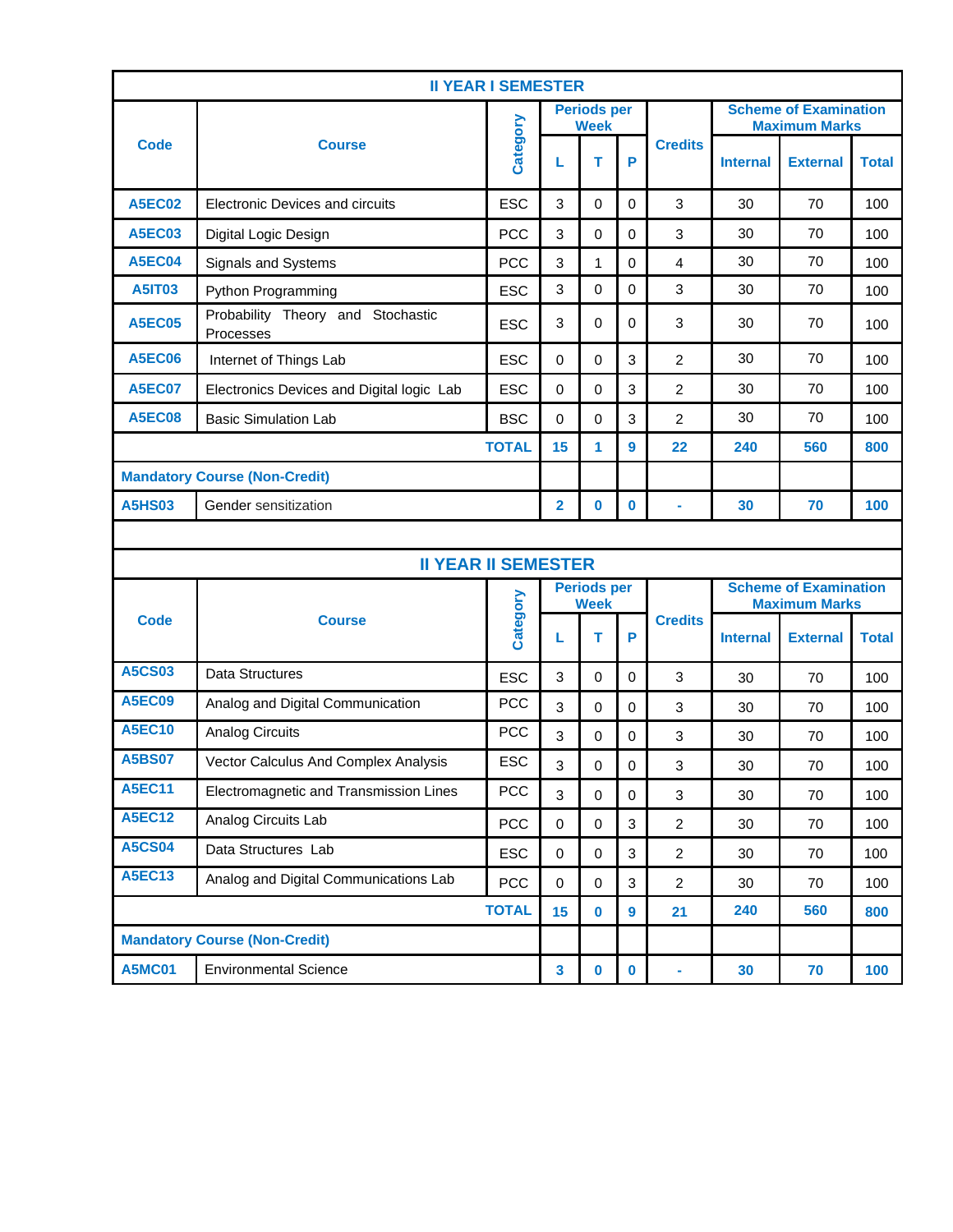|               | <b>III YEAR I SEMESTER</b>                                      |              |             |                                   |             |                  |                 |                                                      |              |
|---------------|-----------------------------------------------------------------|--------------|-------------|-----------------------------------|-------------|------------------|-----------------|------------------------------------------------------|--------------|
|               |                                                                 |              |             | <b>Periods per</b><br>Week        |             |                  |                 | <b>Scheme of Examination</b><br><b>Maximum Marks</b> |              |
| <b>Code</b>   | <b>Course</b>                                                   | Category     | L           | т                                 | P           | <b>Credits</b>   | <b>Internal</b> | <b>Extern</b><br>al                                  | <b>Total</b> |
| <b>A5EC14</b> | Linear IC Applications                                          | <b>PCC</b>   | 3           | $\Omega$                          | 0           | 3                | 30              | 70                                                   | 100          |
| <b>A5EC15</b> | <b>Digital Integrated Circuit Applications</b><br>using Verilog | <b>PCC</b>   | 3           | $\Omega$                          | 0           | 3                | 30              | 70                                                   | 100          |
| <b>A5EC16</b> | Antennas and Micro Wave Engineering                             | <b>PCC</b>   | 3           | $\Omega$                          | 0           | 3                | 30              | 70                                                   | 100          |
|               | Professional Elective - 1                                       | <b>PEC</b>   | 3           | $\mathbf{0}$                      | 0           | 3                | 30              | 70                                                   | 100          |
|               | Open Elective-1                                                 | <b>OEC</b>   | 3           | $\Omega$                          | $\mathbf 0$ | 3                | 30              | 70                                                   | 100          |
| <b>A5EC17</b> | Antennas and Microwave Engineering<br>Lab                       | <b>PCC</b>   | $\Omega$    | $\Omega$                          | 3           | 2                | 30              | 70                                                   | 100          |
| <b>A5EC18</b> | Linear & Digital IC Applications Lab                            | <b>PCC</b>   | $\mathbf 0$ | $\Omega$                          | 3           | $\overline{2}$   | 30              | 70                                                   | 100          |
| <b>A5IT02</b> | <b>Object Oriented Programming Lab</b>                          | <b>PCC</b>   | 0           | $\Omega$                          | 3           | $\overline{2}$   | 30              | 70                                                   | 100          |
| <b>A5EC19</b> | Internship /Certifications*                                     | <b>PWC</b>   | $\Omega$    | $\Omega$                          | 4           | 2                | 100             | ä,                                                   | 100          |
|               |                                                                 | <b>TOTAL</b> | 15          | $\bf{0}$                          | 13          | 23               | 340             | 560                                                  | 900          |
|               |                                                                 |              |             |                                   |             |                  |                 |                                                      |              |
|               | <b>III YEAR II SEMESTER</b>                                     |              |             |                                   |             |                  |                 |                                                      |              |
|               |                                                                 |              |             | <b>Periods per</b><br><b>Week</b> |             |                  |                 | <b>Scheme of Examination</b><br><b>Maximum Marks</b> |              |
| <b>Code</b>   | <b>Course</b>                                                   | Category     | L           | т                                 | P           | <b>Credits</b>   | <b>Internal</b> | <b>Extern</b><br>al                                  | <b>Total</b> |
| <b>A5EC20</b> | <b>Digital Signal Processing</b>                                | <b>PCC</b>   | 3           | $\Omega$                          | $\Omega$    | 3                | 30              | 70                                                   | 100          |
| <b>A5EC21</b> | Microprocessors and Microcontrollers                            | PCC          | 3           | $\Omega$                          | 0           | 3                | 30              | 70                                                   | 100          |
|               | Professional Elective - 2                                       | <b>PCC</b>   | 3           | $\Omega$                          | 0           | 3                | 30              | 70                                                   | 100          |
|               | Professional Elective - 3                                       | <b>PEC</b>   | 3           | 0                                 | 0           | 3                | 30              | 70                                                   | 100          |
|               | Open Elective-2                                                 | OEC          | 3           | $\mathbf 0$                       | 0           | 3                | 30              | 70                                                   | 100          |
| <b>A5EC22</b> | Signal Processing and Computer<br>Vision Lab                    | PCC          | $\pmb{0}$   | $\mathbf 0$                       | 3           | $\boldsymbol{2}$ | 30              | 70                                                   | 100          |
| <b>A5EC23</b> | Microprocessors and Microcontrollers<br>Lab                     | PCC          | $\pmb{0}$   | $\mathbf 0$                       | 3           | $\overline{2}$   | 30              | 70                                                   | 100          |
| <b>A5EC24</b> | Artificial intelligence Lab                                     | PCC          | 0           | $\mathbf 0$                       | 3           | $\overline{2}$   | 30              | 70                                                   | 100          |
| <b>A5EC25</b> | Comprehensive viva                                              | <b>PWC</b>   |             |                                   |             | 1                | 100             |                                                      | 100          |
|               |                                                                 |              |             |                                   |             |                  |                 |                                                      |              |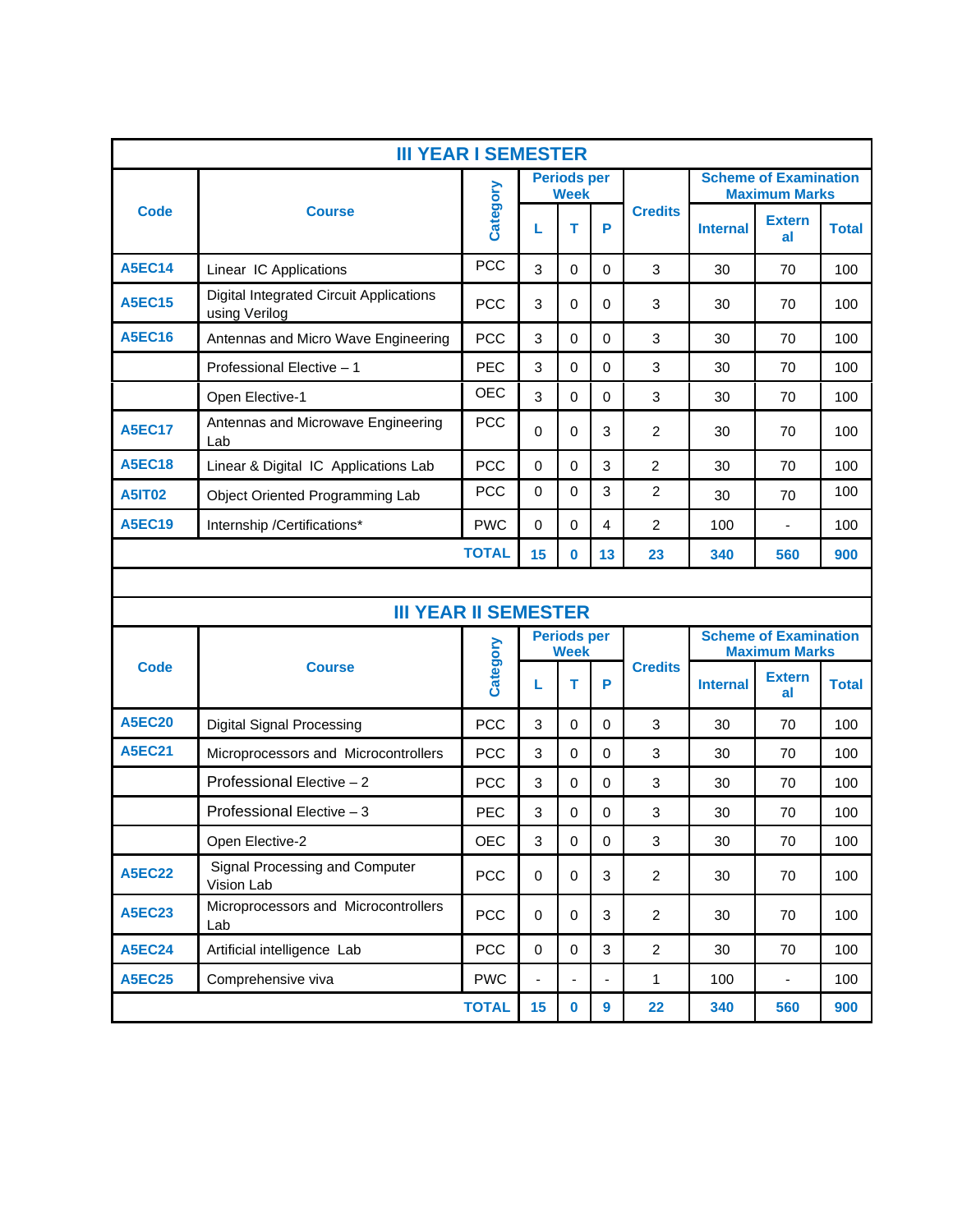| <b>IV YEAR I SEMESTER</b> |                                             |              |                                   |          |          |                |                                                      |                 |              |
|---------------------------|---------------------------------------------|--------------|-----------------------------------|----------|----------|----------------|------------------------------------------------------|-----------------|--------------|
| <b>Code</b>               |                                             |              | <b>Periods per</b><br><b>Week</b> |          |          |                | <b>Scheme of Examination</b><br><b>Maximum Marks</b> |                 |              |
|                           | <b>Course</b>                               | Category     |                                   |          | P        | <b>Credits</b> | <b>Internal</b>                                      | <b>External</b> | <b>Total</b> |
| <b>A5EC26</b>             | <b>PCC</b><br><b>Embedded System Design</b> |              | 3                                 | $\Omega$ | 0        | 3              | 30                                                   | 70              | 100          |
| <b>A5EC27</b>             | <b>VLSI Design</b>                          | PCC          | 3                                 | $\Omega$ | 0        | 3              | 30                                                   | 70              | 100          |
|                           | Professional Elective -4                    | <b>PEC</b>   | 3                                 | $\Omega$ | $\Omega$ | 3              | 30                                                   | 70              | 100          |
|                           | Open Elective-3                             | <b>OEC</b>   | 3                                 | $\Omega$ | $\Omega$ | 3              | 30                                                   | 70              | 100          |
| <b>A5EC28</b>             | Embedded System Design Lab                  | <b>PCC</b>   | $\Omega$                          | $\Omega$ | 3        | $\overline{2}$ | 30                                                   | 70              | 100          |
| <b>A5EC29</b>             | VLSI Design Lab                             | <b>PCC</b>   | $\Omega$                          | $\Omega$ | 3        | $\overline{2}$ | 30                                                   | 70              | 100          |
| <b>A5EC30</b>             | Project Stage-I                             | <b>PWC</b>   | $\Omega$                          | $\Omega$ | 8        | 4              | 100                                                  | $\Omega$        | 100          |
|                           |                                             | <b>TOTAL</b> | 12                                | $\Omega$ | 14       | 20             | 280                                                  | 420             | 700          |

## **IV YEAR II SEMESTER**

| <b>Code</b>   | <b>Course</b>                   | Category     | <b>Periods per</b><br><b>Week</b> |              |          | <b>Credits</b> | <b>Scheme of Examination</b><br><b>Maximum Marks</b> |                 |              |
|---------------|---------------------------------|--------------|-----------------------------------|--------------|----------|----------------|------------------------------------------------------|-----------------|--------------|
|               |                                 |              |                                   | т            | P        |                | <b>Internal</b>                                      | <b>External</b> | <b>Total</b> |
|               | <b>Professional Elective -5</b> | <b>PEC</b>   | 3                                 | 0            | 0        | 3              | 30                                                   | 70              | 100          |
|               | Professional Elective -6        | <b>PEC</b>   | 3                                 | $\Omega$     | $\Omega$ | 3              | 30                                                   | 70              | 100          |
|               | Open Elective-4                 | <b>OEC</b>   | 3                                 | $\mathbf 0$  | 0        | 3              | 30                                                   | 70              | 100          |
| <b>A5EC31</b> | Project Stage-II                | <b>PWC</b>   | 0                                 | $\Omega$     | 16       | 8              | 50                                                   | 150             | 200          |
|               |                                 | <b>TOTAL</b> | 9                                 | $\mathbf{0}$ | 16       | 17             | 140                                                  | 360             | 500          |

**Note:** 

**BSC- Basic Science Courses**

**ESC-Engineering Science Courses**

**HSMC-Humanities and Social Science including Management Courses**

**PCC- Professional Core Courses**

**PEC- Program Elective Courses**

**OEC- Open Elective Courses**

**PWC- Project work Related Courses**

**MC- Mandatory Courses**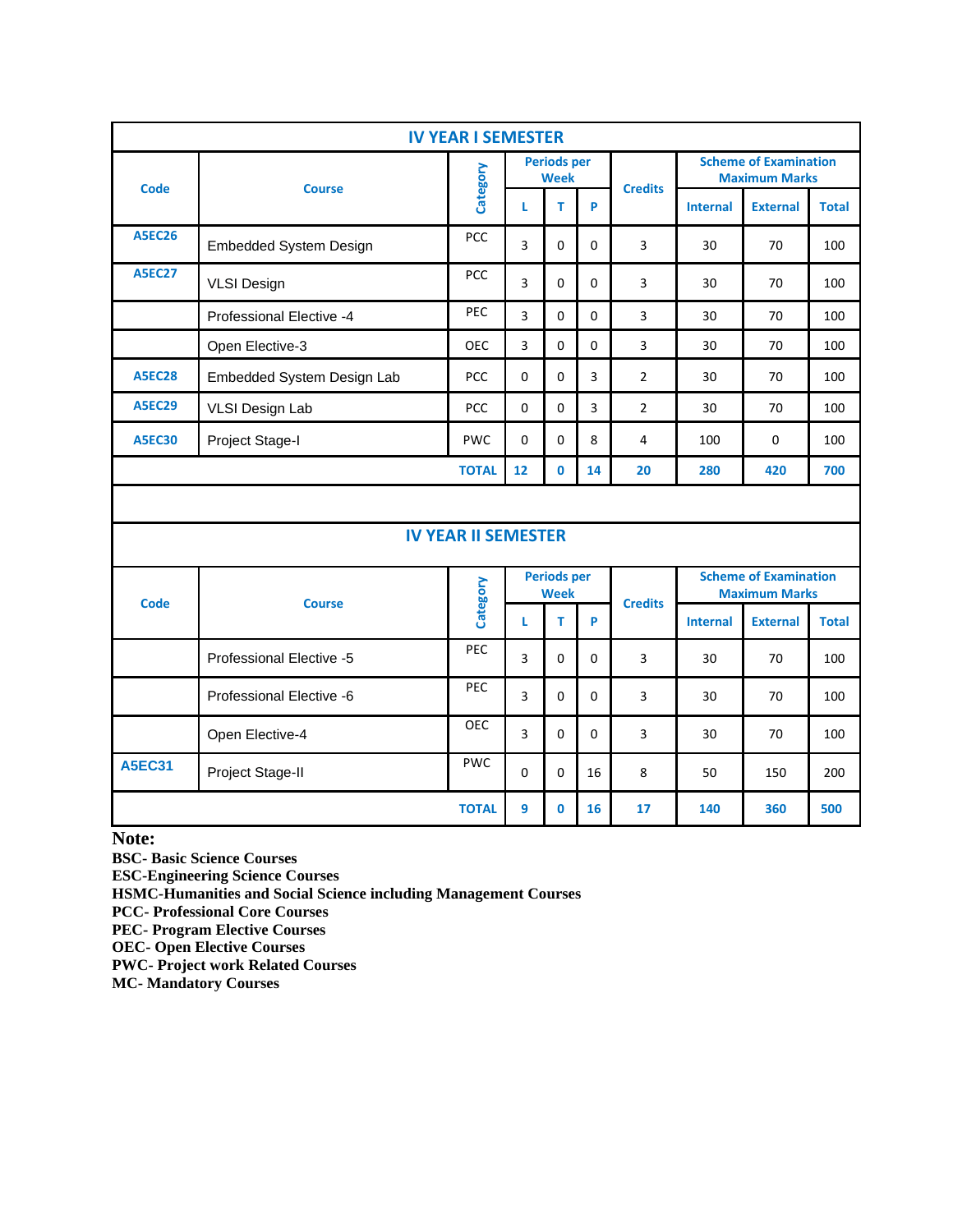| <b>PROFESSIONAL ELECTIVES</b> |                                                    |                              |                                                |  |  |
|-------------------------------|----------------------------------------------------|------------------------------|------------------------------------------------|--|--|
|                               | PE-I                                               | PE-II                        |                                                |  |  |
| <b>A5EC32</b>                 | Electronic Measurements and Instruments            | <b>A5EC36</b>                | Digital Image Processing                       |  |  |
| <b>A5EC33</b>                 | Artificial Intelligence                            | <b>A5EC37</b>                | Fiber Optic Communication                      |  |  |
| <b>A5EC34</b>                 | Opto Electronics                                   | <b>A5EC38</b>                | Introduction to MEMS                           |  |  |
| <b>A5EC35</b>                 | Speech and Audio Processing                        | <b>A5CS25</b><br>Data Mining |                                                |  |  |
|                               | PE-III                                             | <b>PE-IV</b>                 |                                                |  |  |
| <b>A5EC39</b>                 | <b>Control Systems</b>                             | <b>A5EC42</b>                | Satellite Communication                        |  |  |
| <b>A5EC40</b>                 | Telecommunication Switching and<br><b>Networks</b> | <b>A5EC43</b>                | Introduction to Computer Networks              |  |  |
| <b>A5EC41</b>                 | <b>ASIC Design</b>                                 | <b>A5EC44</b>                | Robotics and Automation                        |  |  |
| <b>A5IT08</b>                 | Machine Learning                                   | <b>A5EC45</b>                | <b>Artificial Neural Networks</b>              |  |  |
|                               | PE-V                                               |                              | <b>PE-VI</b>                                   |  |  |
| <b>A5EC46</b>                 | <b>Cellular Mobile Communications</b>              | <b>A5EC49</b>                | <b>Radar Systems</b>                           |  |  |
| <b>A5EC47</b>                 | <b>Television Engineering</b>                      | <b>A5EC50</b>                | Wireless Communications and<br><b>Networks</b> |  |  |
| <b>A5EC48</b>                 | <b>CMOS Analog Design</b>                          | <b>A5EC51</b>                | Internet of Things & Applications              |  |  |
| <b>A5AI04</b>                 | Deep Learning                                      | <b>A5EC52</b>                | <b>VLSI Signal Processing</b>                  |  |  |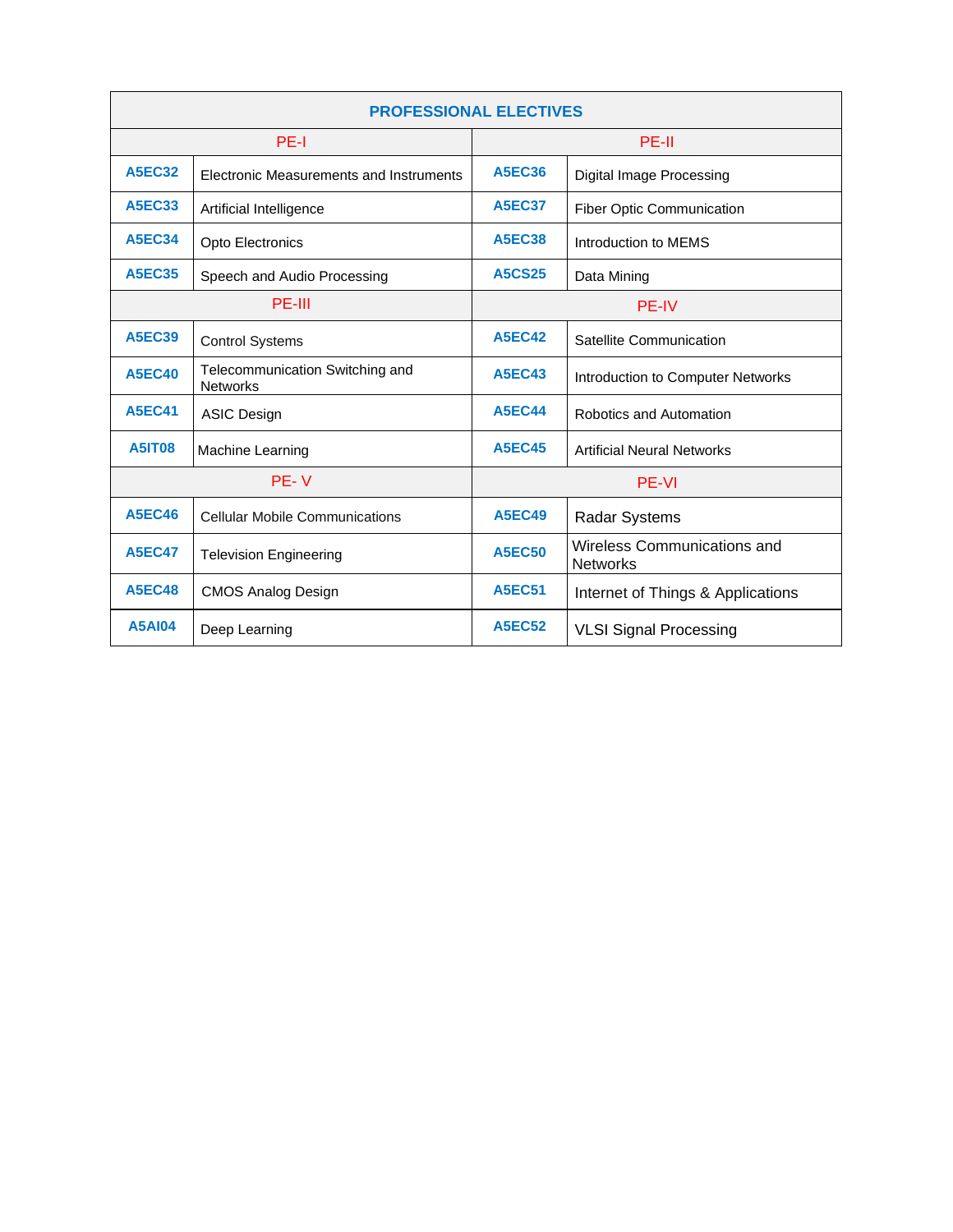## **OPEN ELECTIVE COURSES**

|               | <b>OPEN ELECTIVE COURSE-I</b> |                                                     |                                                    |  |  |  |
|---------------|-------------------------------|-----------------------------------------------------|----------------------------------------------------|--|--|--|
| <b>S. No.</b> | <b>Course Code</b>            | <b>Course Name</b>                                  | <b>Offering Department</b>                         |  |  |  |
| 1.            | A5AE61                        | <b>Fabrication Processes</b>                        |                                                    |  |  |  |
| 2.            | A5AE62                        | <b>Fundamentals of Avionics</b>                     | <b>Aeronautical Engineering</b>                    |  |  |  |
| 3.            | A5AE63                        | Principles of Flight                                |                                                    |  |  |  |
| 4.            | A5CS37                        | Core Java Programming                               |                                                    |  |  |  |
| 5.            | A5CS26                        | Software Engineering                                | Computer Science and<br>Engineering                |  |  |  |
| 6.            | A5CS23                        | Data Analytics                                      |                                                    |  |  |  |
| 7.            | A5EC53                        | Logic Design                                        | Electronics &                                      |  |  |  |
| 8.            | A5EC54                        | Principles of Communications                        | Communication                                      |  |  |  |
| 9.            | A5EC55                        | Measurements and Instruments                        | Engineering                                        |  |  |  |
| 10.           | A5EE53                        | <b>Electrical Wiring and Safety Measures</b>        |                                                    |  |  |  |
| 11.           | A5EE54                        | <b>Electrical Materials</b>                         | <b>Electrical &amp; Electronics</b><br>Engineering |  |  |  |
| 12.           | A5EE55                        | New trends in Electrical Energy                     |                                                    |  |  |  |
| 13.           | A5IT20                        | <b>Fundamentals of Data Structures</b>              |                                                    |  |  |  |
| 14.           | A5IT27                        | <b>Software Engineering Principles</b>              | <b>Information Technology</b>                      |  |  |  |
| 15.           | A5IT28                        | <b>Operating System Principles</b>                  |                                                    |  |  |  |
| 16.           | <b>A5ME71</b>                 | <b>Elements Of Mechanical Engineering</b>           |                                                    |  |  |  |
| 17.           | <b>A5ME72</b>                 | <b>Fundamentals Of Engineering Materials</b>        | <b>Mechanical Engineering</b>                      |  |  |  |
| 18.           | A5SH06                        | <b>Business Economics and Financial</b><br>Analysis |                                                    |  |  |  |
| 19.           | <b>A5HS07</b>                 | <b>Basics of Entrepreneurship</b>                   | <b>Humanities and Science</b>                      |  |  |  |
| 20.           | <b>A5HS08</b>                 | Human Values and Professional Ethics                |                                                    |  |  |  |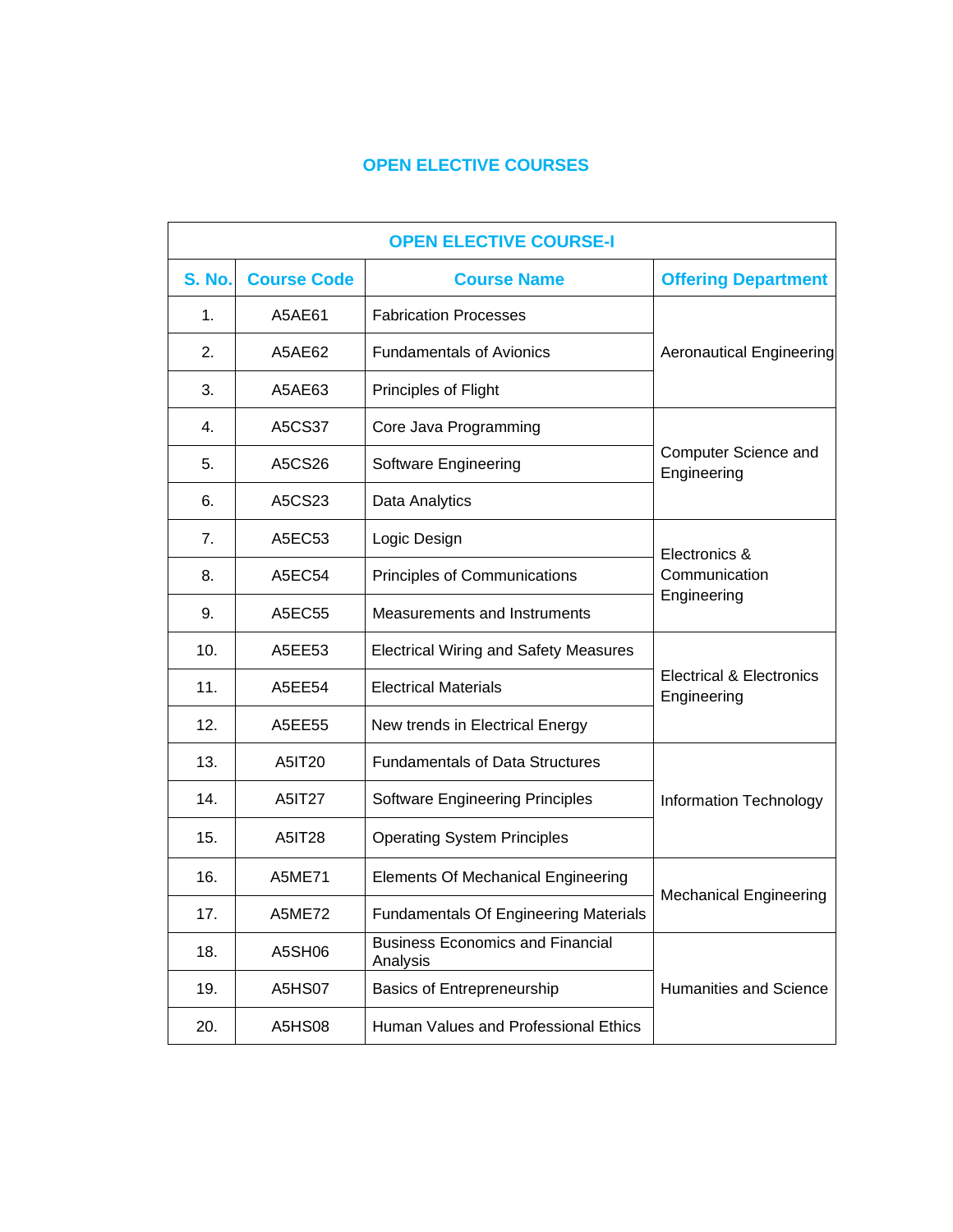|               |                              | <b>OPEN ELECTIVE COURSE-II</b>                          |                                                    |
|---------------|------------------------------|---------------------------------------------------------|----------------------------------------------------|
| <b>S. No.</b> | <b>Course</b><br><b>Code</b> | <b>Course Name</b>                                      | <b>Offering Department</b>                         |
| 1.            | A5AE64                       | Introduction to Aircraft Industry                       |                                                    |
| 2.            | A5AE65                       | <b>Non-Destructive Testing Methods</b>                  | <b>Aeronautical Engineering</b>                    |
| 3.            | A5AE66                       | <b>Fundamentals of Finite Element Method</b>            |                                                    |
| 4.            | A5CS38                       | <b>Fundamentals of DBMS</b>                             |                                                    |
| 5.            | A5CS35                       | Introduction to Machine Learning                        | Computer Science and<br>Engineering                |
| 6.            | A5CS09                       | Design & Analysis of Algorithms                         |                                                    |
| 7.            | A5EC56                       | <b>Fundamentals of Integrated Circuits</b>              |                                                    |
| 8.            | A5EC57                       | Introduction of Microprocessors and<br>Microcontrollers | Electronics &<br>Communication<br>Engineering      |
| 9.            | A5EC58                       | Fundamentals of VLSI Design                             |                                                    |
| 10.           | A5EE56                       | <b>Power Plant Engineering</b>                          |                                                    |
| 11.           | A5EE57                       | Analysis of Linear Systems                              | <b>Electrical &amp; Electronics</b><br>Engineering |
| 12.           | A5EE58                       | Neural Networks and Fuzzy Logic                         |                                                    |
| 13.           | A5IT29                       | Basics of Python Programming                            |                                                    |
| 14.           | A5IT30                       | Human Computer Interaction                              | Information Technology                             |
| 15.           | A5IT31                       | <b>Software Testing Fundamentals</b>                    |                                                    |
| 16.           | <b>A5ME73</b>                | <b>Fundamentals of Mechatronics</b>                     |                                                    |
| 17.           | <b>A5ME74</b>                | <b>Basics Of Thermodynamics</b>                         | <b>Mechanical Engineering</b>                      |
| 18.           | A5HS09                       | Advanced Entrepreneurship                               | <b>Humanities and Science</b>                      |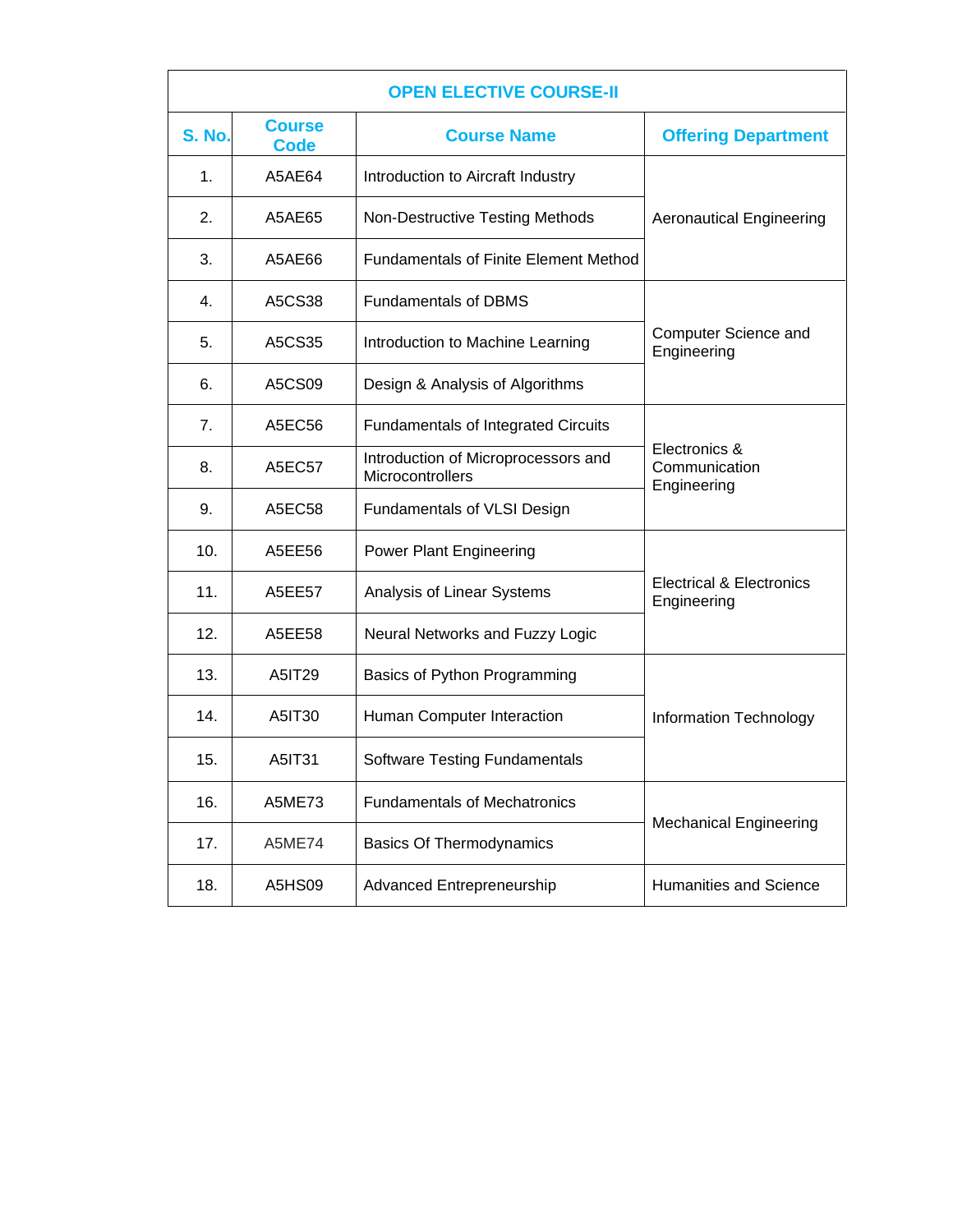|               |                    | <b>OPEN ELECTIVE COURSE-III</b>                              |                                                    |
|---------------|--------------------|--------------------------------------------------------------|----------------------------------------------------|
| <b>S. No.</b> | <b>Course Code</b> | <b>Course Name</b>                                           | <b>Offering Department</b>                         |
| 1.            | A5AE67             | <b>Unmanned Aerial Vehicles</b>                              |                                                    |
| 2.            | A5AE68             | <b>Fundamentals of Wind Power</b><br>Technology              | <b>Aeronautical Engineering</b>                    |
| 3.            | A5AE69             | Introduction to Wind Tunnel Techniques                       |                                                    |
| 4.            | A5CS39             | Introduction to Cloud Computing                              |                                                    |
| 5.            | A5CS40             | <b>Computer Organization and Operating</b><br><b>Systems</b> | Computer Science and<br>Engineering                |
| 6.            | A5CS32             | Agile Software Development                                   |                                                    |
| 7.            | A5EC59             | Signal Transmission through linear<br>systems                | Electronics &                                      |
| 8.            | A5EC60             | Fundamentals of Image processing                             | Communication<br>Engineering                       |
| 9.            | A5EC61             | <b>TV Engineering</b>                                        |                                                    |
| 10.           | A5EE59             | <b>Fundamentals of Illumination</b><br>Engineering           |                                                    |
| 11.           | A5EE60             | Non-Conventional Power Generation                            | <b>Electrical &amp; Electronics</b><br>Engineering |
| 12.           | A5EE61             | Solar Energy and Applications                                |                                                    |
| 13.           | A5IT32             | <b>Cyber Forensics</b>                                       |                                                    |
| 14.           | A5IT33             | <b>Discrete Mathematical Structures</b>                      | <b>Information Technology</b>                      |
| 15.           | A5IT34             | Introduction to Al                                           |                                                    |
| 16.           | A5ME75             | <b>Basics of Robotics</b>                                    | <b>Mechanical Engineering</b>                      |
| 17.           | A5ME76             | <b>Fundamentals of Operation Research</b>                    |                                                    |
| 18.           | A5HS10             | Indian Ethos & Business Ethics                               | Humanities and Science                             |